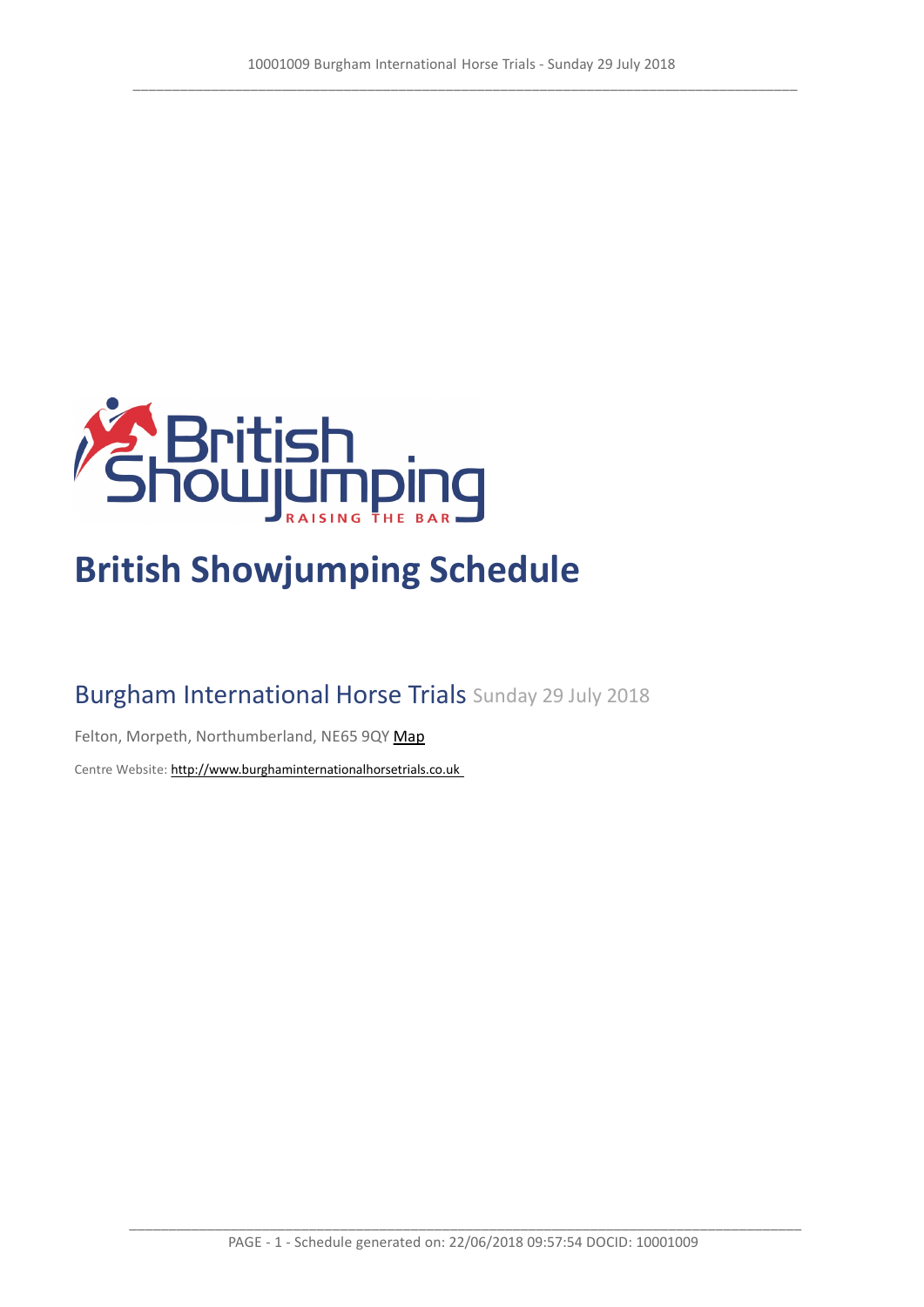# Show Secretary

Show Secretary: Mr Chris Jopling, Tel: 07906 468450 , Email: [mlj86@hotmail.co.uk](mlj86@hotmail.co.uk  )

## First Aid Charges

First Aid is provided by an external provider, please use the link in the More Information section to find out what charges there may be for first aid.

### More Information

More information about facilities and amenities at this show can be obtained from the [Show](http://www.burghaminternationalhorsetrials.co.uk/) [home](http://www.burghaminternationalhorsetrials.co.uk/) [page](http://www.burghaminternationalhorsetrials.co.uk/)

# Sunday 29 July 2018

#### Class 1a - 09:00 - BURGHAM PARK ARENA - KBIS Insurance Senior British Novice - First Round

Rule 316. Table A7. Speed 325mpm. Start Height 90cm.

First place rosette kindly sponsored by KBIS Insurance Horses (or ponies in pony competitions) may compete in one section only. In the event of insufficient entries lower prizes may be withheld. Rule - 76.6

Entry qualifications: to be ridden by Adult, Associate or Junior Members.

British Novice:

Entry qualifications: to be ridden by Adult, Associate or Junior Members.

a) For Horses in Grade C that have not won a total of 125 points. Four Double Clears will qualify - in accordance with Rule 316.6.

b) For all horses born on or after 1 January 2014 irrespective of points. Horses will only be eligible for double clear qualification to Second Rounds if they reach the age of four years or under in the same calendar year as the British Novice Final - in accordance with Rule 316.6

Qualifies for: KBIS Insurance British Novice Championship - Second Round.

Qualifying period yearly 1st May - 30th April inclusive.

Numbers to qualify: Those horses which jump a clear round in the first round, followed by a clear round in the jumpoff, in at least four KBIS Insurance British Novice First Round competitions held in any qualifying period will qualify to compete in and attend four KBIS Insurance British Novice Second Rounds, irrespective of their placings for prize money in those competitions, which will be determined by the normal Table A rules (Rule 191). Horses in the class must go in to the jump-off and go clear to gain a double clear round qualification.

If combined with an open:

In Category 1 Shows and in the event of 30 starters or more the Open and the British Novice section will be split with two sets of prize money awarded.

In Category 2 Shows the sections must always be split with two sets of prize money awarded, irrespective of starters.

Competitors must enter at least one class in advance to get an Entry Pass to the Event Site. Additional classes can then be entered on the day subject to the total number of entries. Advance Entries should be made on-line at www.equoevents.com.

Prizes: 1st: £30.00, 2nd: £25.00, 3rd: £20.00, 4th: £18.00, 5th: £18.00, Total: £111.00. **Entry Fee = £18.00 (Pre-Entry £16.00)**

#### Class 1b - 09:00 - BURGHAM PARK ARENA - Senior 90cm Open

Table A7. Speed 325mpm. Start Height 90cm.

For registered horses in Grades: A, B & C. Ridden by Adult, Associate or Junior Members who will be aged 12 years or over in the current calendar year. Horses (or ponies in pony competitions) may compete in one section only. In the event of insufficient entries lower prizes may be withheld. Rule - 76.6

Competitors must enter at least one class in advance to get an Entry Pass to the Event Site. Additional classes can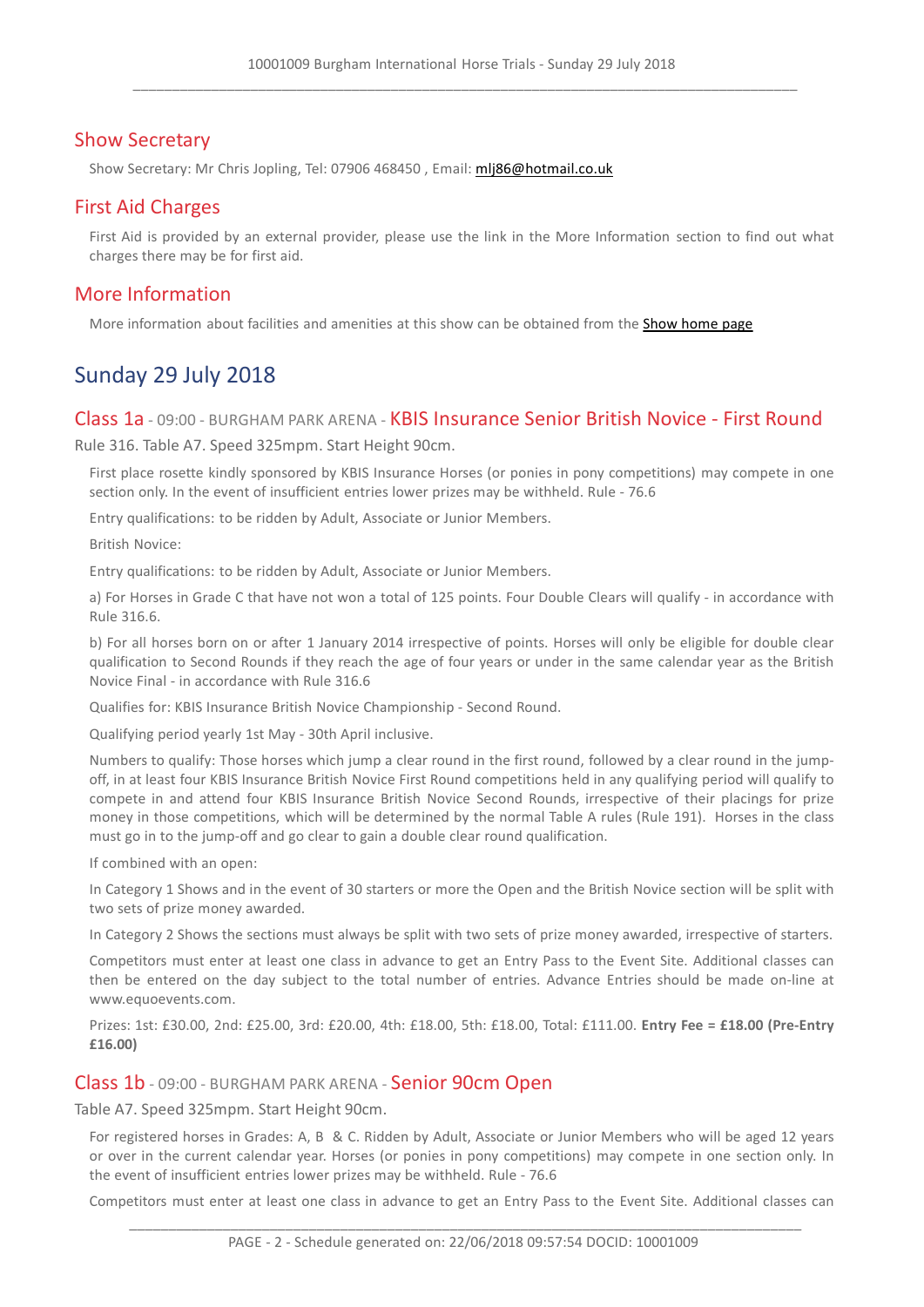then be entered on the day subject to the total number of entries. Advance Entries should be made on-line at www.equoevents.com.

Prizes: 1st: £30.00, 2nd: £25.00, 3rd: £20.00, 4th: £18.00, 5th: £18.00, Total: £111.00. **Entry Fee = £18.00 (Pre-Entry £16.00)**

#### Class 2a - BURGHAM PARK ARENA - Nupafeed Supplements Senior Discovery - First Round

Rule 314. Table A7. Speed 325mpm. Start Height 1.00m.

Horses (or ponies in pony competitions) may compete in one section only. In the event of insufficient entries lower prizes may be withheld. Rule - 76.6

Entry qualifications: to be ridden by Adult, Associate or Junior Members.

a) For Horses in Grade C that have not won a total of 225 points. Four Double Clears will qualify - in accordance with Rule 314.6.

b) For all horses born on or after 1 January 2013 irrespective of points. Horses will only be eligible for double clear qualification to Second Rounds if they reach the age of five years or under in the same calendar year as the Discovery Final - in accordance with Rule 314.6.

Qualifies for: Nupafeed Supplements Discovery Championship Second Round.

Qualifying period: 1st May-30th April inclusive.

Numbers to qualify: Those horses that jump a clear round in the first round, followed by a clear round in the jumpoff, in at least four First Round competitions held in any qualifying period, will qualify to compete in and attend four Second Rounds, irrespective of their placings for prize money in those competitions, which will be determined by the normal Table A Rules (Rule 191). Horses in the class must go in to the jump-off and go clear to gain a double clear round qualification.

If combined with an open:

In Category 1 Shows and in the event of 30 starters or more the Open and the Discovery section will be split with two sets of prize money awarded.

In Category 2 Shows the sections must always be split with two sets of prize money awarded, irrespective of starters.

Competitors must enter at least one class in advance to get an Entry Pass to the Event Site. Additional classes can then be entered on the day subject to the total number of entries. Advance Entries should be made on-line at www.equoevents.com.

Prizes: 1st: £30.00, 2nd: £25.00, 3rd: £20.00, 4th: £18.00, 5th: £18.00, Total: £111.00. **Entry Fee = £18.00 (Pre-Entry £16.00)**

#### Class 2b - BURGHAM PARK ARENA - Senior 1.00m Open

Table A7. Speed 325mpm. Start Height 1.00m.

For registered horses in Grades: A, B & C. Ridden by Adult, Associate or Junior Members who will be aged 12 years or over in the current calendar year. Horses (or ponies in pony competitions) may compete in one section only. In the event of insufficient entries lower prizes may be withheld. Rule - 76.6

Competitors must enter at least one class in advance to get an Entry Pass to the Event Site. Additional classes can then be entered on the day subject to the total number of entries. Advance Entries should be made on-line at www.equoevents.com.

Prizes: 1st: £30.00, 2nd: £25.00, 3rd: £20.00, 4th: £18.00, 5th: £18.00, Total: £111.00. **Entry Fee = £18.00 (Pre-Entry £16.00)**

#### Class 3 - BURGHAM PARK ARENA - Senior 1.05m Open

Table A4. Speed 350mpm. Start Height 1.05m. **DRAWN ORDER**

For registered horses in Grades: A, B & C. Ridden by Adult, Associate or Junior Members who will be aged 12 years or over in the current calendar year. In the event of insufficient entries lower prizes may be withheld. Rule - 76.6

Competitors must enter at least one class in advance to get an Entry Pass to the Event Site. Additional classes can then be entered on the day subject to the total number of entries. Advance Entries should be made on-line at www.equoevents.com.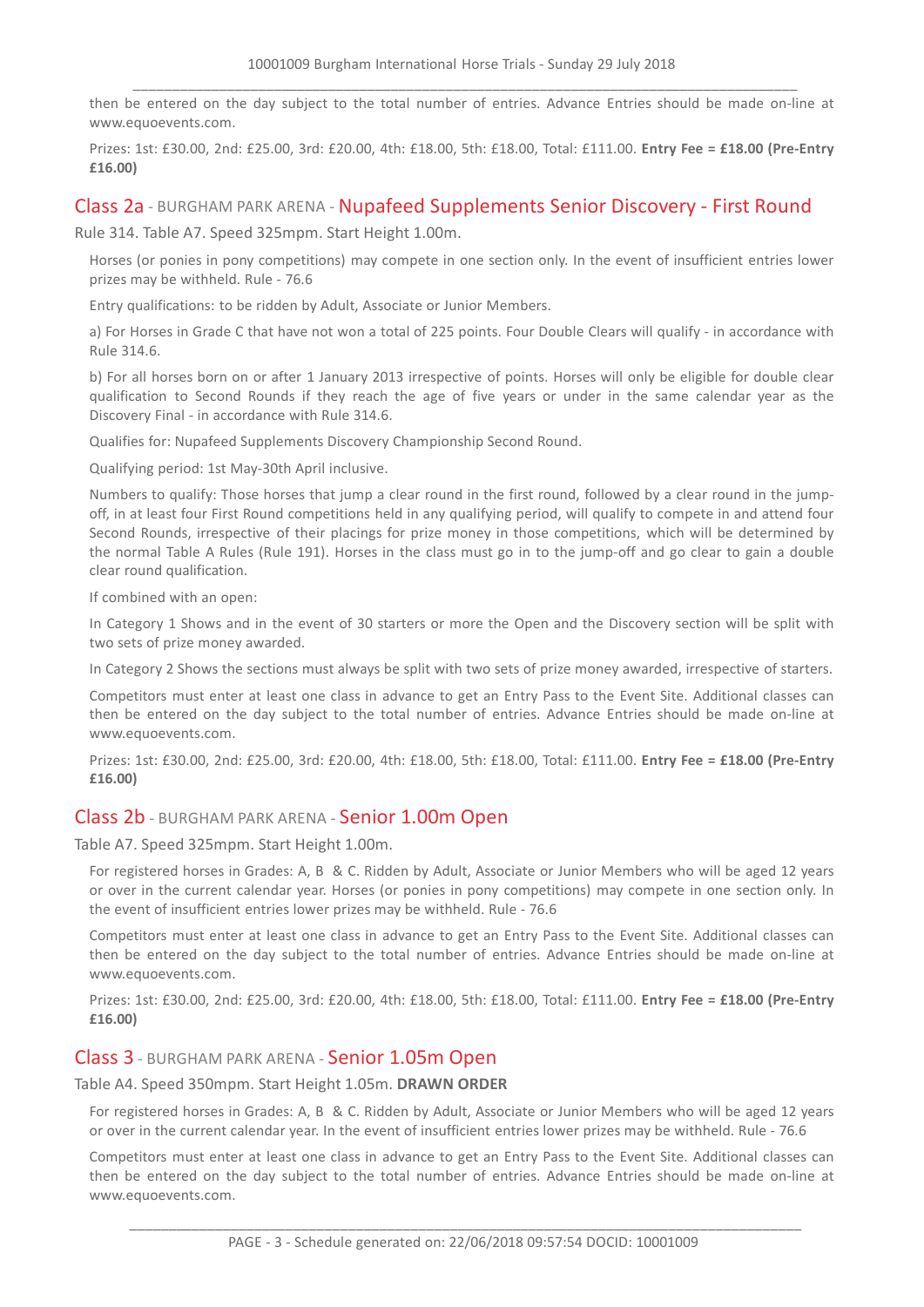Prizes: 1st: £30.00, 2nd: £25.00, 3rd: £20.00, 4th: £18.00, 5th: £18.00, Total: £111.00. **Entry Fee = £18.00 (Pre-Entry £16.00)**

## Class 4a - not before 13:00 - BURGHAM PARK ARENA - Connolly's RED MILLS Senior Newcomers - First Round

Rule 312. Table A7. Speed 325mpm. Start Height 1.10m.

First place rosette kindly sponsored by Connolly's RED MILLS In the event of 30 or more starters the class will be split and two sets of prize money awarded. Horses (or ponies in pony competitions) may compete in one section only. In the event of insufficient entries lower prizes may be withheld. Rule - 76.6

Entry qualifications: to be ridden by Adult, Associate or Junior Members.

(a) For registered horses in Grade C that have not won a total of 375 points. Four double clears will qualify - in accordance with rule 312.6

(b) For all horses born on or after 1st January 2012, irrespective of Points. Horses will only be eligible for double clear qualification to Second Rounds if they reach the age of six years or under in the same calendar year as the Newcomers Final - in accordance with Rule 312.6.

Qualifies for: Connolly's RED MILLS Senior Newcomers Second Round.

Qualifying period 1st June - 31st May inclusive.

Numbers to qualify: Those horses which jump a clear round in the First Round, followed by a clear round in the jump-off, in at least four Connolly's RED MILLS Senior Newcomers First Round competitions in any qualifying period, will qualify to compete in a Connolly's RED MILLS Senior Newcomers Second Round, irrespective of their placings for prize money in those competitions, which will be determined by the normal Table A Rules (Rule 191). To obtain a double clear qualification, even if the horse is the only clear round, it must jump a jump-off round and jump clear to gain a double clear round.

If combined with an open: In the event of 30 or more starters the class will be split with two sets of prize money.

Competitors must enter at least one class in advance to get an Entry Pass to the Event Site. Additional classes can then be entered on the day subject to the total number of entries. Advance Entries should be made on-line at www.equoevents.com.

Prizes: 1st: £40.00, 2nd: £30.00, 3rd: £25.00, 4th: £19.00, 5th: £19.00, Total: £133.00. **Entry Fee = £19.00 (Pre-Entry £17.00)**

#### Class 4b - not before 13:00 - BURGHAM PARK ARENA - Senior 1.10m Open

Rule 312. Table A7. Speed 325mpm. Start Height 1.10m.

For registered horses in Grades: A, B & C. Ridden by Adult, Associate or Junior Members who will be aged 12 years or over in the current calendar year. In the event of 30 or more starters the class will be split and two sets of prize money awarded. Horses (or ponies in pony competitions) may compete in one section only. In the event of insufficient entries lower prizes may be withheld. Rule - 76.6

Competitors must enter at least one class in advance to get an Entry Pass to the Event Site. Additional classes can then be entered on the day subject to the total number of entries. Advance Entries should be made on-line at www.equoevents.com.

Prizes: 1st: £40.00, 2nd: £30.00, 3rd: £25.00, 4th: £19.00, 5th: £19.00, Total: £133.00. **Entry Fee = £19.00 (Pre-Entry £17.00)**

# Class 5 - BURGHAM PARK ARENA - Equitop Myoplast Senior Foxhunter First Round/1.20m **Open**

Rule 310. Table A7. Speed 350mpm. Start Height 1.20m.

First place rosette kindly sponsored by Equitop Myoplast In the event of 30 or more starters the class will be split and two sets of prize money awarded. Horses (or ponies in pony competitions) may compete in one section only. In the event of insufficient entries lower prizes may be withheld. Rule - 76.6

Foxhunter section:

(a) For registered horses in Grade C that have not won a total of 700 points. Four double clears will qualify - in